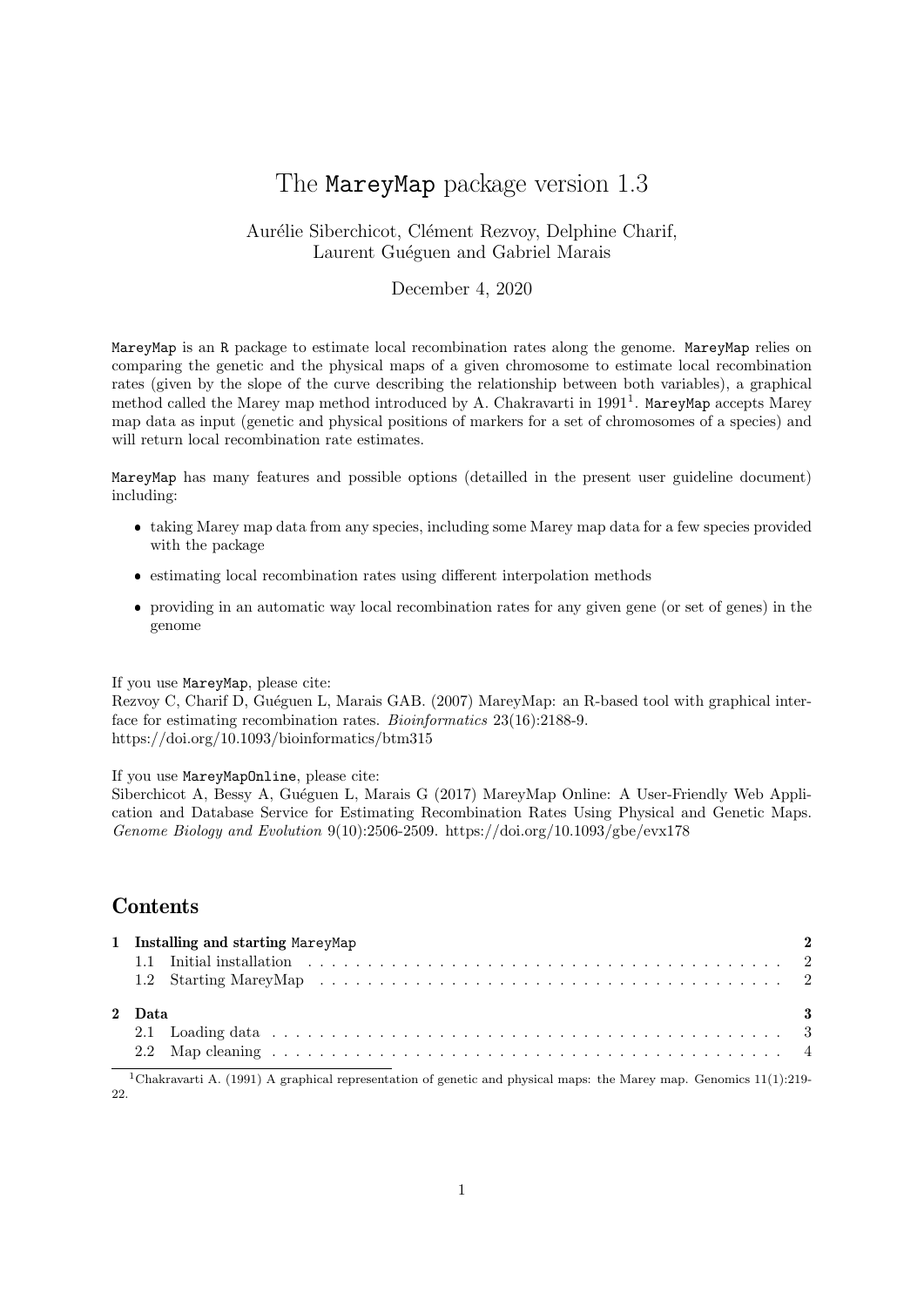| Interpolation methods<br>3         |                |                                                                                                                                     |                                                                                                |     |  |  |  |
|------------------------------------|----------------|-------------------------------------------------------------------------------------------------------------------------------------|------------------------------------------------------------------------------------------------|-----|--|--|--|
|                                    |                | 3.1 Selecting and running an interpolation method $\hfill\ldots\ldots\ldots\ldots\ldots\ldots\ldots\ldots\ldots\ldots\ldots\quad 5$ |                                                                                                |     |  |  |  |
|                                    |                | 3.1.1                                                                                                                               |                                                                                                |     |  |  |  |
|                                    |                | 3.1.2                                                                                                                               |                                                                                                |     |  |  |  |
|                                    |                | 3.1.3                                                                                                                               |                                                                                                |     |  |  |  |
|                                    |                | 3.1.4                                                                                                                               | Running a method to every map in a set $\dots \dots \dots \dots \dots \dots \dots \dots \dots$ | - 6 |  |  |  |
|                                    | 3.2            |                                                                                                                                     |                                                                                                |     |  |  |  |
|                                    |                | 3.2.1                                                                                                                               |                                                                                                |     |  |  |  |
|                                    |                | 3.2.2                                                                                                                               |                                                                                                |     |  |  |  |
|                                    |                | 3.2.3                                                                                                                               |                                                                                                |     |  |  |  |
| 4                                  | <b>Oueries</b> |                                                                                                                                     |                                                                                                | 8   |  |  |  |
| $5^{\circ}$<br>Saving your results |                |                                                                                                                                     |                                                                                                |     |  |  |  |
|                                    | 5.1            |                                                                                                                                     |                                                                                                |     |  |  |  |
|                                    | 5.2            |                                                                                                                                     |                                                                                                |     |  |  |  |
|                                    | 5.3            |                                                                                                                                     |                                                                                                |     |  |  |  |

# 1 Installing and starting MareyMap

### 1.1 Initial installation

MareyMap is a package developed under the R software; sources are available on http://cran.r-project. org/. The R software must be installed in such a way that graphical interfaces can work. On Windows and Mac OS, this is automatically done when the R software is installed. On Linux, the two libraries tcl and  $tk$  must be installed, which is done by installing R with the  $--with-tcltk$  option.

When R is installed, the package MareyMap and its dependencies tcltk, tkrplot and tools must be installed, using the commands

```
install.packages(MareyMap)
install.packages(tcltk)
install.packages(tkrplot)
install.packages(tools)
```
on a R console.

### 1.2 Starting MareyMap

In a R console, first load the package:

library(MareyMap)

Then, open a graphical interface with the command:

```
startMareyMapGUI()
```
A new window, as shown in Figure 1 should open. If not, close your R console, re-load and re-start the package.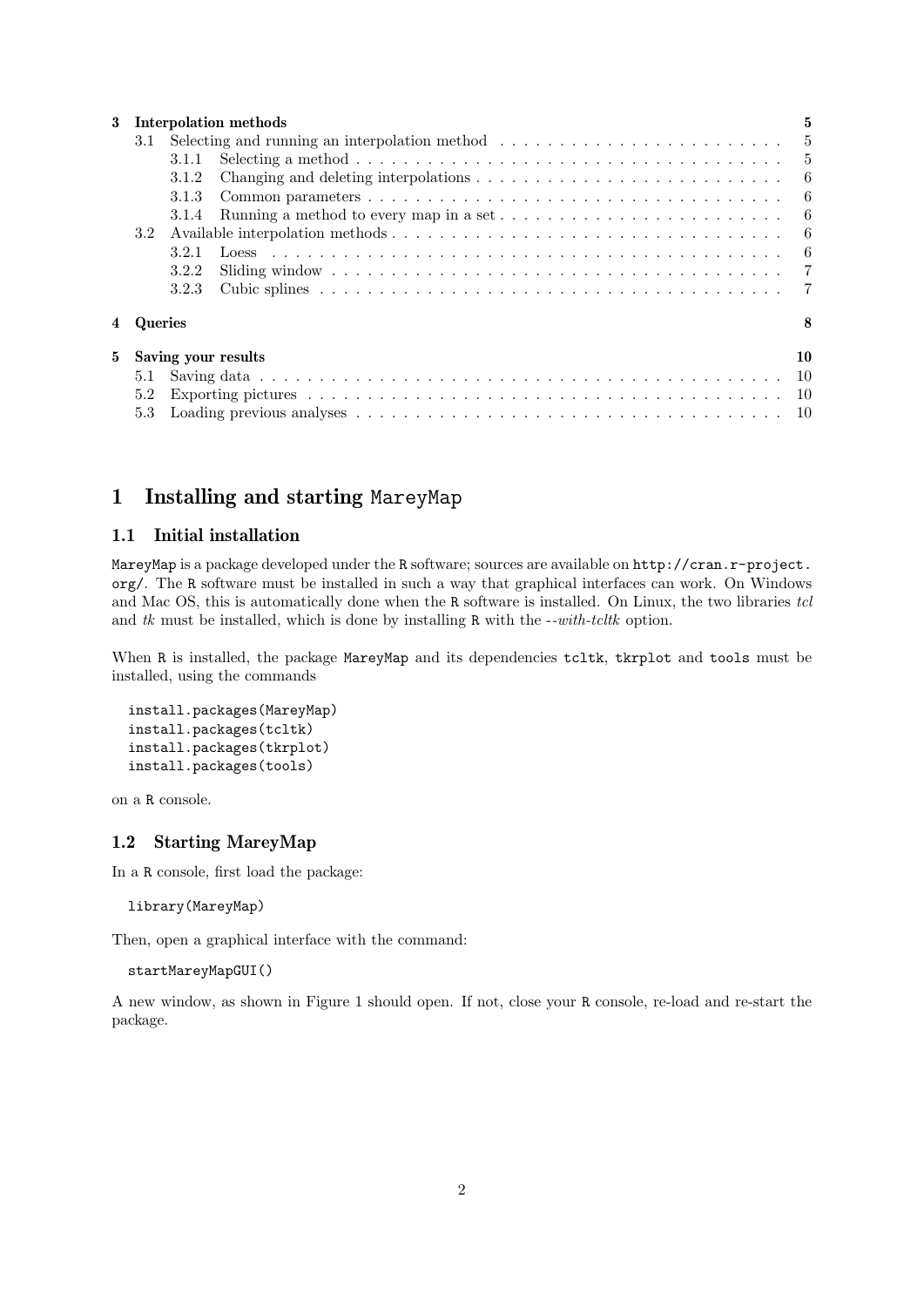| <b>Marey Map</b>                                                                       | N                                                                                     |
|----------------------------------------------------------------------------------------|---------------------------------------------------------------------------------------|
| File Edit Data Help                                                                    |                                                                                       |
|                                                                                        | Load a data set (File - Open)                                                         |
| <b>MAPS</b>                                                                            | <b>INTERPOLATIONS</b><br>$\otimes$ or $\Box$<br>name<br>$+88$                         |
|                                                                                        | <b>LOCAL</b><br><b>RECOMBINATION RATE</b><br>Query<br>lo.<br>Read positions from file |
| <b>MARKER</b><br>Name:<br>Physical Position:<br><b>Genetical Position:</b><br>Valid: I |                                                                                       |
| Delete<br>Query recombination rate                                                     |                                                                                       |
|                                                                                        |                                                                                       |
|                                                                                        |                                                                                       |
|                                                                                        |                                                                                       |

Figure 1: The MareyMap graphical interface

# 2 Data

#### 2.1 Loading data

The user must either choose at least one dataset among those available in the MareyMap package or import his/her own dataset.

6 ready-to-use datasets are provided along with the package. This includes Marey maps for: Arabidopsis thaliana<sup>2</sup>, Caenorhabditis elegans<sup>3</sup>, Drosophila melanogaster<sup>4</sup> and Homo sapiens<sup>5</sup> (male, female and sex-averaged).

When the input dataset does not come from the package, the extension of the data file must be txt, rda, Rda, rdata or Rdata. When using a text file, the input data must be a data frame with the columns "set", "map", "mkr", "phys" and "gen". If missing, an additional column "vld" (indicating if the marker is valid or not) is added with TRUE value by default. The "set" colum corresponds to the organism, "map" corresponds to chromosomes, "mkr" corresponds to markers of genes, "phys" corresponds to physical position of markers, "gen" corresponds to genetic distances between each marker and "vld" corresponds to valid markers (this column is not mandatory).

Column names must be in the first row and values must be separated by a white space and each character

<sup>&</sup>lt;sup>2</sup>Wright SI, Agrawal N, Bureau TE. Effects of recombination rate and gene density on transposable element distributions in Arabidopsis thaliana. Genome Res. 2003. 13:1897-1903.

<sup>3</sup>Wormbase Release WS160 https://wormbase.org//. see Rizzon C, Martin E, Marais G, Duret L, Segalat L, Biemont C. Patterns of selection against transposons inferred from the distribution of Tc1, Tc3 and Tc5 insertions in the mut-7 line of the nematode Caenorhabditis elegans. Genetics. 2003. 165:1127-1135.

<sup>4</sup>Marais G, Piganeau G. Hill-Robertson interference is a minor determinant of variations in codon bias across Drosophila melanogaster and Caenorhabditis elegans genomes. Mol Biol Evol. 2002. 19:1399-1406.

<sup>5</sup>Rutgers Combined Linkage-Physical Maps, version 2.0 (Build 35). Xiangyang Kong and Tara Matise 12/08/2004. see Kong et al. A high-resolution recombination map of the human genome. Nat Genet. 2002. 31:241-247.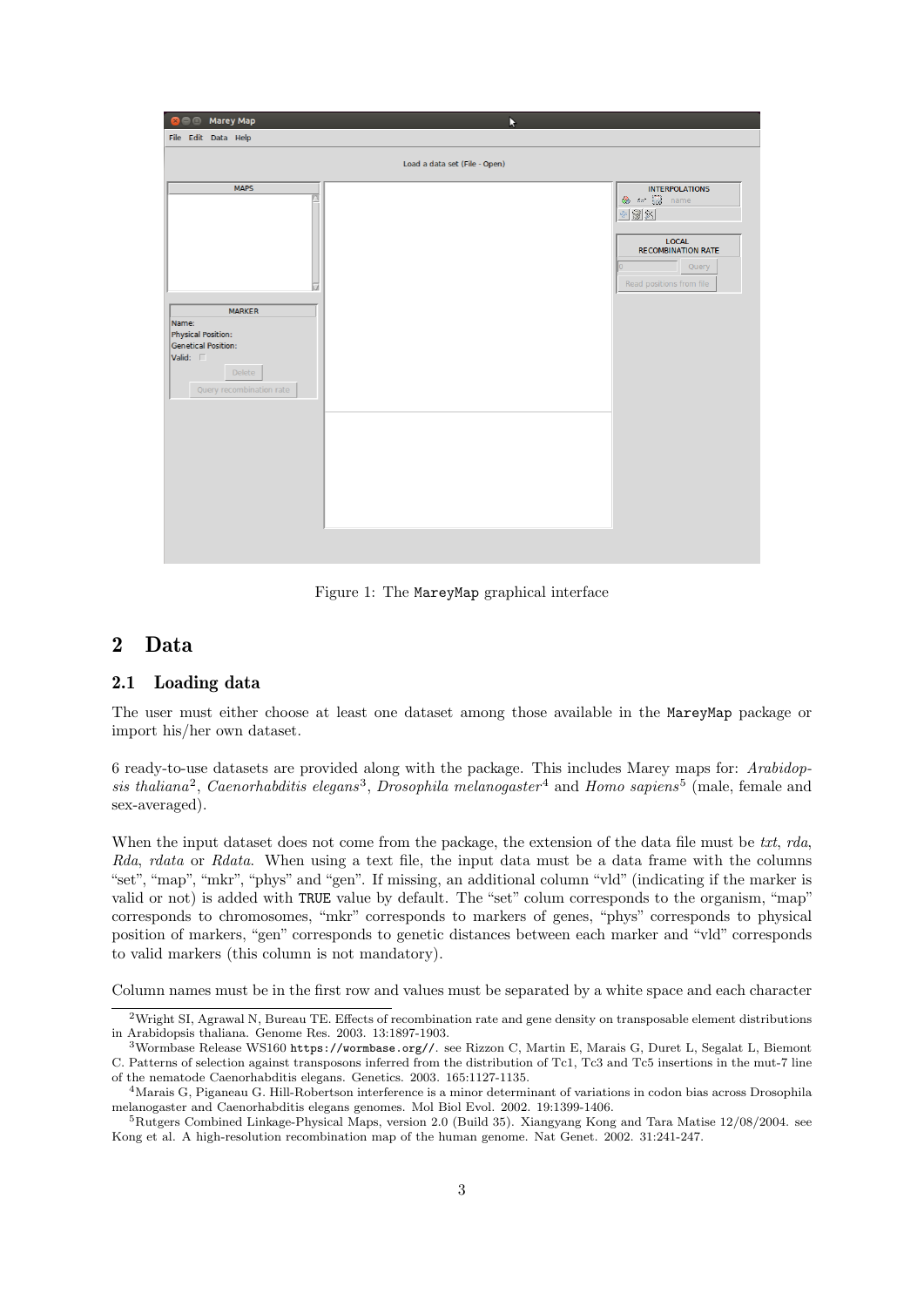string must be between double quotes (including column names), as in the example below. The rows which contains NA entries are removed.

| "set" "map" "mkr" "phys" "gen" "vld" |  |                                                                     |
|--------------------------------------|--|---------------------------------------------------------------------|
|                                      |  | "Arabidopsis thaliana" "Chromosome 1" "GST1" 663291 3.99 TRUE       |
|                                      |  | "Arabidopsis thaliana" "Chromosome 1" "SGCSNP151" 1148355 3.35 TRUE |
|                                      |  | "Arabidopsis thaliana" "Chromosome 1" "AtEAT1" 1435872 3.87 TRUE    |
|                                      |  | "Arabidopsis thaliana" "Chromosome 1" "ve002" 1521308 7.15 TRUE     |
|                                      |  | "Arabidopsis thaliana" "Chromosome 1" "SGCSNP388" 1526933 7.66 TRUE |
|                                      |  | "Arabidopsis thaliana" "Chromosome 1" "SGCSNP170" 1642565 7.66 TRUE |
|                                      |  | "Arabidopsis thaliana" "Chromosome 1" "ve003" 2032443 7.76 TRUE     |
|                                      |  | "Arabidopsis thaliana" "Chromosome 1" "SGCSNP308" 2664435 0.89 TRUE |

Choose and open a dataset with the "File" and "Open" menus. The "Data" menu lists all the dataset opened. When one dataset is selected, the "MAPS" left frame is updated and shows the Marey maps (one for each chromosome) available in the dataset.

In the "MAPS" frame, the user selects one map (*i.e.* one chromosome) by clicking on it. The selected map is displayed (the physical positions on *x*-axis and the genetic distances on *y*-axis) in the central part of the interface. The "INTERPOLATIONS" right frame becomes active and the user can perform interpolations. Figure 2 shows the Arabidopsis thaliana Chromosome 1 Marey map as example.



Figure 2: Displayed Marey map of a chromosome

### 2.2 Map cleaning

Physical or genetic maps occasionally include errors. Those will appear as outliers in a Marey map of a chromosome, disrupting the monotonically increasing behaviour expected from a Marey map function. Clicking on a marker on the map (the point becomes filled red) will display information about this marker in the "MARKER" left frame. If you un-select the "Valid" option (a red cross covers the point), this marker will not be included in the interpolations. This operation is reversible.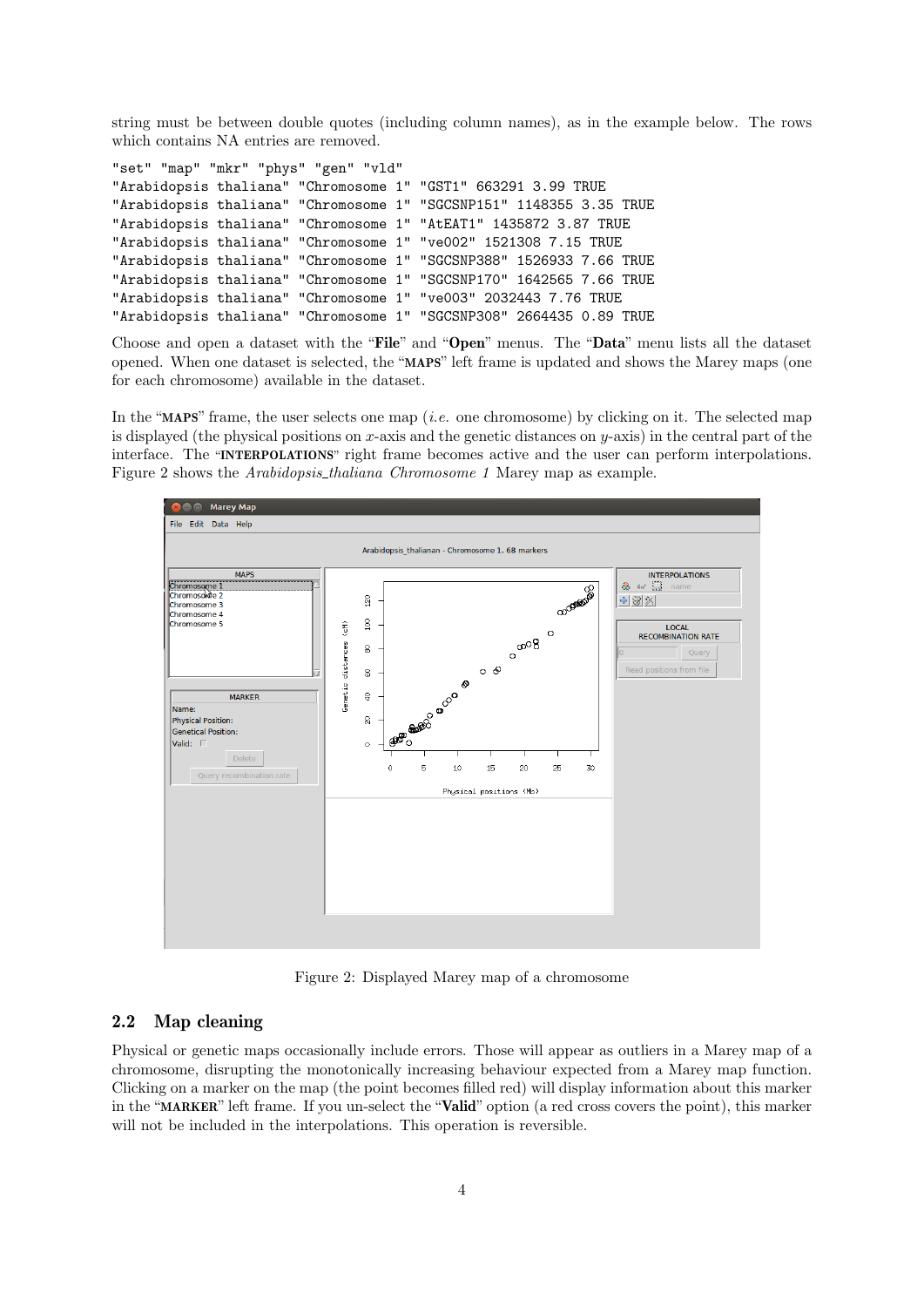Deleting the marker is also possible. The marker will be removed from the rest of the analysis, but not from the raw data. The marker will be included again if the dataset is re-uploaded.

# 3 Interpolation methods

# 3.1 Selecting and running an interpolation method

3.1.1 Selecting a method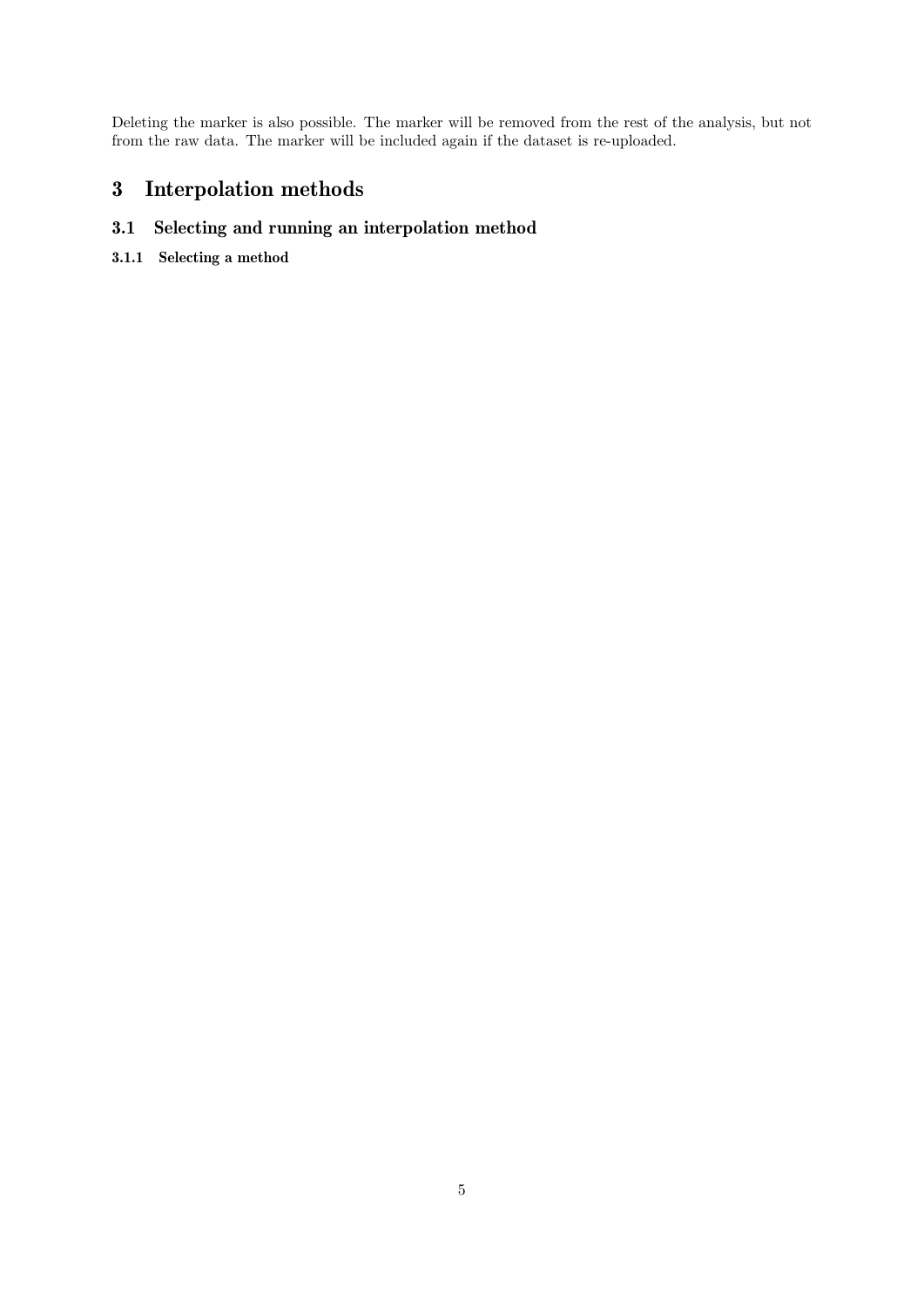To run an interpolation method on a Marey map,

click on the  $\overline{\mathbf{r}}$  icon in the "**INTERPOLATIONS**" right frame and select an interpolation method from the list (see Figure 3).

After interpolation is done, the results are displayed in the central frame.



Figure 3: List of interpolation methods.

#### 3.1.2 Changing and deleting interpolations

You can change the parameters of an interpolation by clicking on the  $\mathbb{X}$  icon in the "INTERPOLATIONS" frame and delete an interpolation by clicking on the  $\Box$  icon. Interpolations can be shown in the central displaying frame, using the  $\theta$ <sup>o</sup> checkbox. The checkbox indicates whether the interpolation results should be included when saving the results into a text file.

#### 3.1.3 Common parameters

Some parameters are common for all interpolation methods. By default, a name ("Name" parameter) is given to an interpolation (can be changed by the user), the interpolation results will be saved ("Saved" parameter) and displayed ("Displayed" parameter), and a line color ("Line color" parameter) is automatically chosen. These parameters can be changed at any time. See 3.2 for specific parameters to each interpolation method.

# 3.1.4 Running a method to every map in a set

It is possible to run the same interpolation method (with the same parameters) on all the Marey maps (all the chromosomes) of a dataset. Just click on the "Apply to every map in the set" checkbox in the window that opens when a new interpolation is being set (see Figure 3). In this case, the interpolation will have the same name for all the Marey maps.

Similarly, changing or deleting an interpolation will affect all the maps if you use the "Apply to every map in the set" checkbox.

#### 3.2 Available interpolation methods

The MareyMap package currently provides three interpolation methods: Loess, Sliding Windows and Cubic Splines.

#### 3.2.1 Loess

Loess (or Lowess for LOcally WEighted Scatterplot Smoothing) estimates the recombination rates by locally adjusting a polynomial curve (1<sup>st</sup> or  $2^{nd}$  degree). The size of the window is defined as a percentage of the total number of markers and therefore can adapt to the variation of the density of markers across the map. Inside of a given window, each marker is attributed a weight depending on how far they are from the center of the window. The parameters *β* of the curves are those that minimize the mean squared deviation between the data and the curve:

$$
= \sum_{i=1}^{n} \omega_i [y_i - f(x_i, \hat{\beta})]^2
$$

 $Q$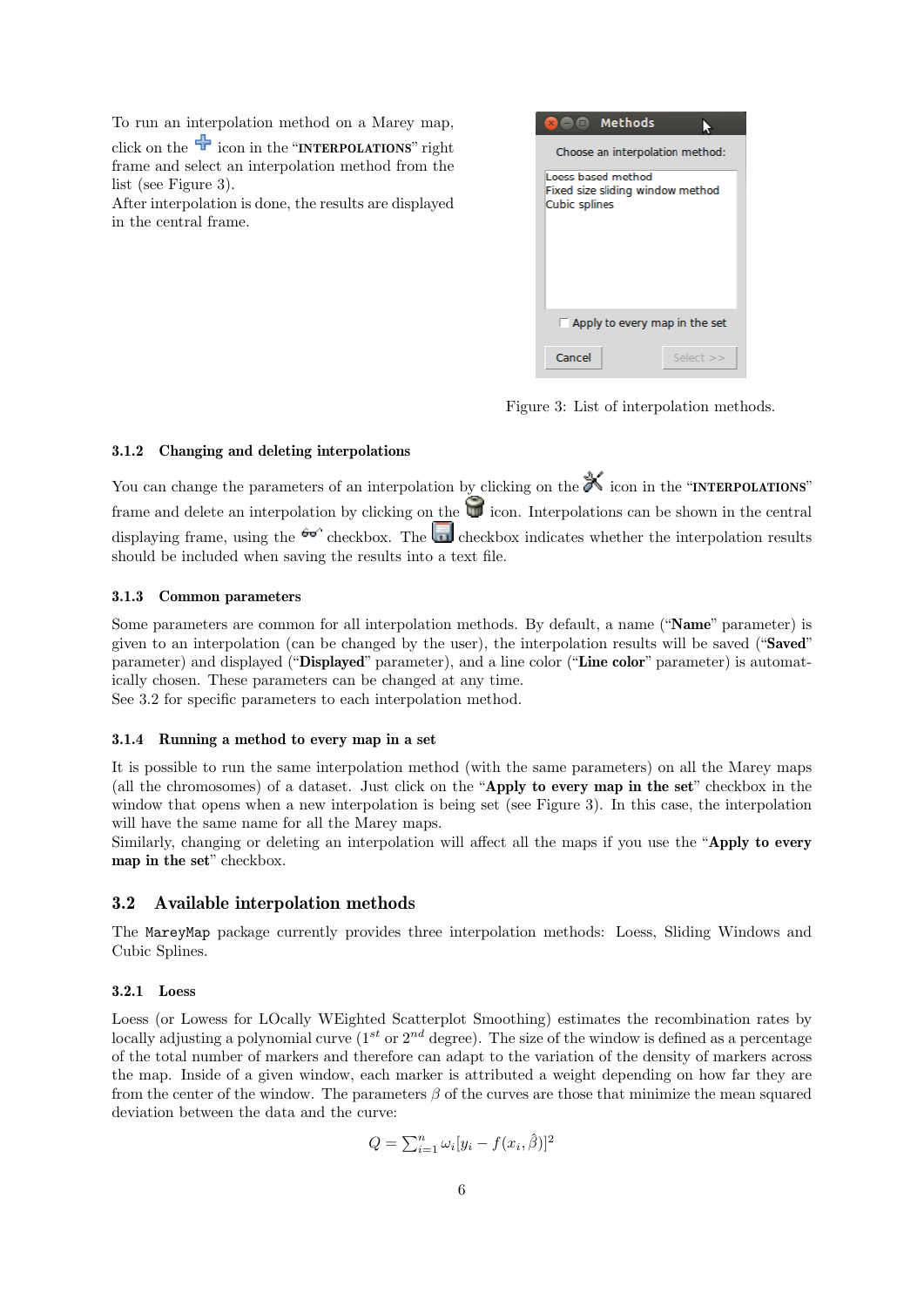where  $(x_i, y_i)$  are the observed data and  $\omega_i$  is the weight of each marker calculated by:

$$
\omega(u) = (1 - u^3)^3
$$

with:

$$
u = \frac{|x_0 - x_i|}{\max_N(x_0)|x_0 - x_i|}
$$

For this method, you can select the degree of the fitted curve ("Degree" parameter) and the size of the window ("Span" parameter). The span parameter is the percentage of the total number of points to take into account for computing the local polynomial at the vicinity of a marker. Span controls the degree of smoothing. The same span value is applied to all the maps, which may not be optimal if the error variance or the curvature of the underlying function *f* varies.

This method is based on the R loess function. For more information about this method, write ?loess in a R console.

Selecting this method will open a window as shown in Figure 4.

| <b>Reduced</b> Parameters |               |
|---------------------------|---------------|
|                           |               |
| Name : loess              | $\Omega$      |
| Saved: V                  | $\circled{2}$ |
| Displayed : $\nabla$      | Ω             |
| Line color:               | $\circled{2}$ |
| Span: $0.1$               | Ω             |
| Degree: 2                 | $\mathcal{D}$ |
| Cancel                    | Finish        |

Figure 4: The Loess method

#### 3.2.2 Sliding window

This method estimates the local recombination rates by carrying out linear regressions within a sliding window of a given physical size. You may adjust the size of the window ("Size" parameter), the distance between two successive windows ("Shift" parameter), as well the minimum number of marker per window for the interpolation to be carried out ("Threshold" parameter).

Selecting this method will open a window as shown in Figure 5.

| <b>2000</b> Parameters |          |
|------------------------|----------|
|                        |          |
| Name: slidingwindow    | Ը        |
| Saved: $\nabla$        | $\Omega$ |
| Displayed : $\nabla$   | D        |
| Line color:            | O        |
| Size: 1000000          | C        |
| Shift: 500000          | $\Omega$ |
| Threshold: 8           | Ω        |
| Cancel                 | Finish   |

Figure 5: The sliding window method

#### 3.2.3 Cubic splines

A cubic smoothing spline behaves approximately like a kernel smoother, but it corresponds to the function  $\hat{f}$  that minimizes the penalized residual sum of squares given by:

$$
PRSS = \sum_{i=1}^{n} (y_i - f(x_i))^2 + \lambda \int (f''(t))^2 dt
$$

 $λ$  is the smoothing parameter, corresponding to the span in loess. A different  $λ$  can be specified using the "Spar" parameter.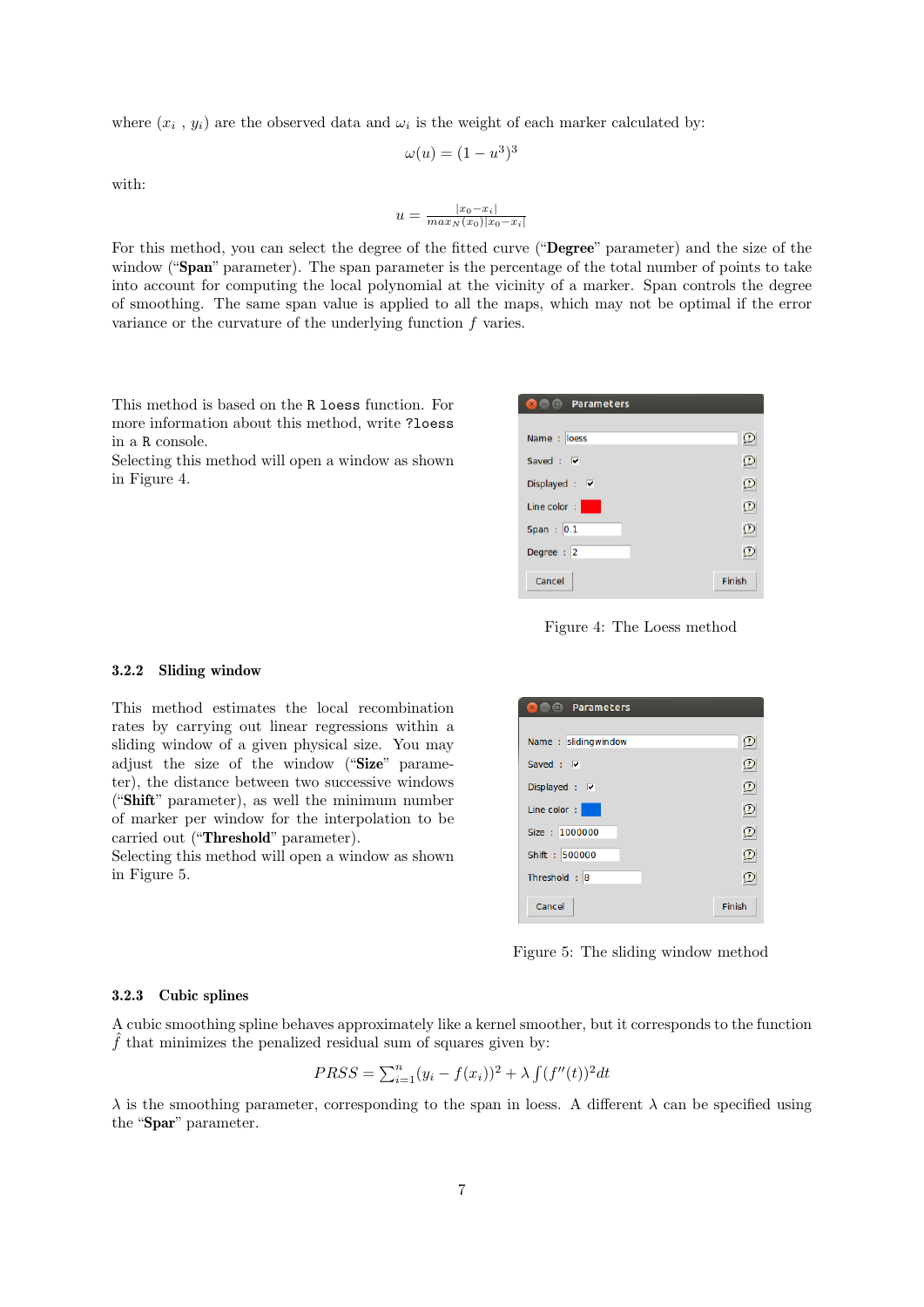The "Degree of freedom" parameter controls the amount of smoothing and corresponds to the trace of the smoothing matrix. It is also estimated automatically using spar or by cross-validation.

These two parameters will be estimated automatically under R either by locally or generalized crossvalidation.

The generalized cross-validation is performed using this function:

$$
CV(\lambda) = \frac{1}{n} \sum_{i=1}^{n} (y_i^* - \hat{f}_{\lambda}^{-i}(x_i))
$$

Here  $\hat{f}_{\lambda}^{-i}(x_i)$  is the leave-one-out smooth at  $x_i$ , that is constructed using all the data except for  $(x_i, y_i)$ and then the resulting least squares line is evaluated at  $x_i$ . CV is calculated for different values of  $\lambda$  and the  $\lambda$  that minimizes this criterion is chosen. The "**Generalized cross-validation**" method should be used when there are several markers with identical physical position.

In the graphical interface, you must fill the parameter chosen in the "Type" list.

This method is directly based on the function smooth.spline of R. To get more information about this method you can type ?smooth.spline in a R console.

Selecting this method will open a window as shown in Figure 6.



Figure 6: The cubic splines method

## 4 Queries

Once an interpolation method has been run on a map, you can make queries about local recombination rates using the "LOCAL RECOMBINATION RATE" right frame. There are four different ways of using this frame.

1. You may want to know the recombination rate at a given physical position on the currently displayed map. The position must be specified in base pair (ex. 31564623) but can also be expressed using Mb or Kb (ex. 31Mb, 564Kb or even 31Mb+564Kb+623). The local recombination rate from each interpolation available will be provided for this position. This is done when the "Query" button is pressed, and shown in the updated "LOCAL RECOMBINATION RATE" window. A vertical red line is then displayed on the two central graphics, at the physical position of interest.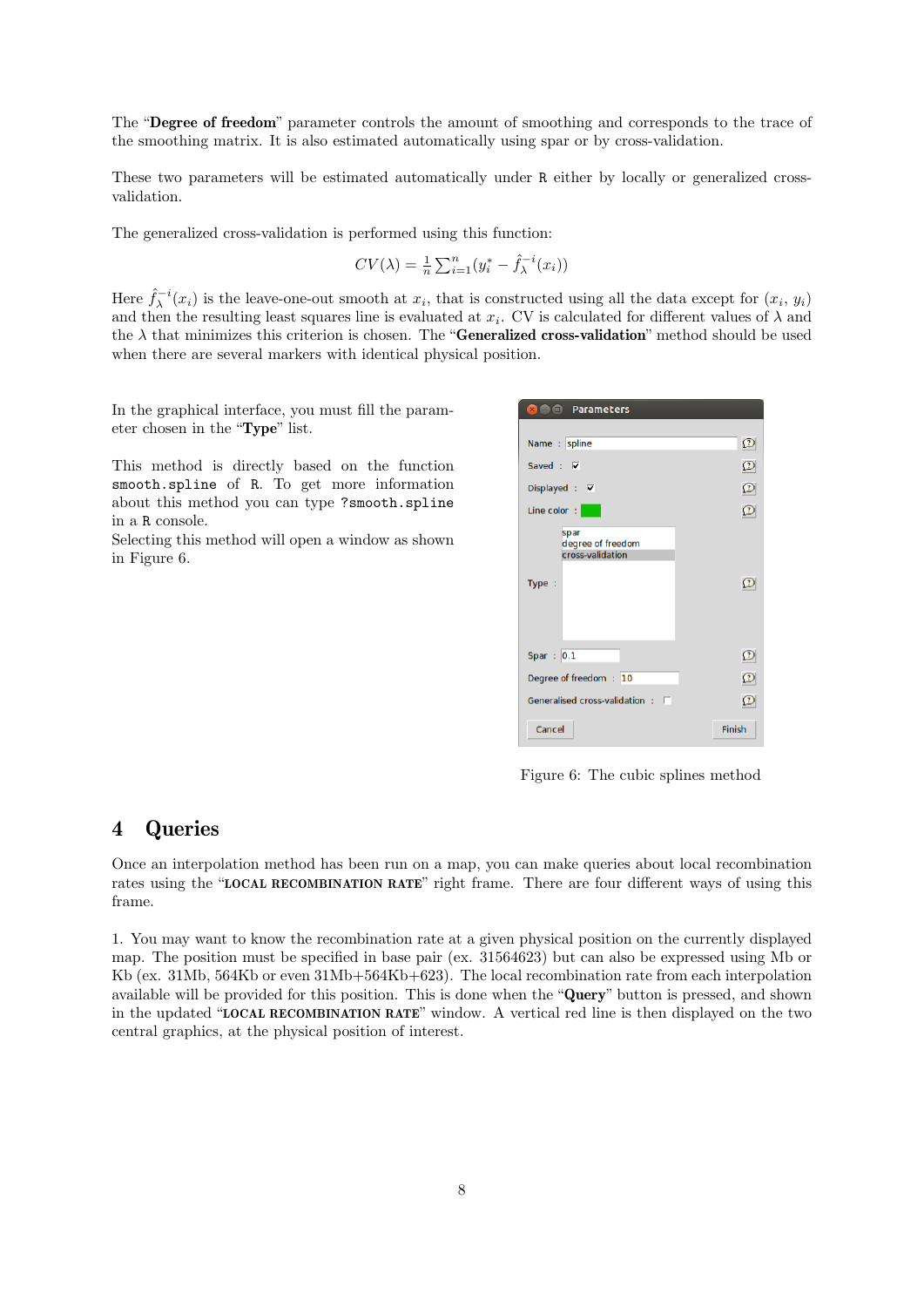2. You may want to know the recombination rate at several positions on the currently displayed map. Just list them separating them by ":" (ex. 31Mb:12287456:44Kb+564). When clicking on the "Query" button, results will be displayed in a separate window (see Figure 7) and can be saved into a text file. The results will include one column per interpolation available for the displayed map.



Figure 7: Example of output for several queries.

3. You may want to know the recombination rate at many positions (for instance all the genes of a genome). This can be done by up-loading a text file including all the positions. To do this, you can

- enter the path of the above mentioned file and click on the "Query" button,
- or click on "Read positions from file" and select the file using the file selector dialog window.

The input file must be a text file (txt extension) containing at least a "map" column and a "phys" column indicating respectively the map and the physical position of each gene. An example file test query.txt is provided along with the package. This file may also include a "set" column if there are genes from several genomes for instance (if this column is not present all the genes are considered from the same genome, i.e. the same query). Any other column will be ignored by the program but will be kept in the output file.

4. It is also possible to know the recombination rate at a position in an interactive way. When one marker is selected (by clicking) on the displayed map (in the top central frame), some details are updated in the "MARKERS" left frame. You will be able to click on the "Query recombination rate" button. As before, results are shown in the updated "LOCAL RECOMBINATION RATE" frame and a vertical red line is displayed on the two central graphics, at the physical position of interest (see Figure 8).